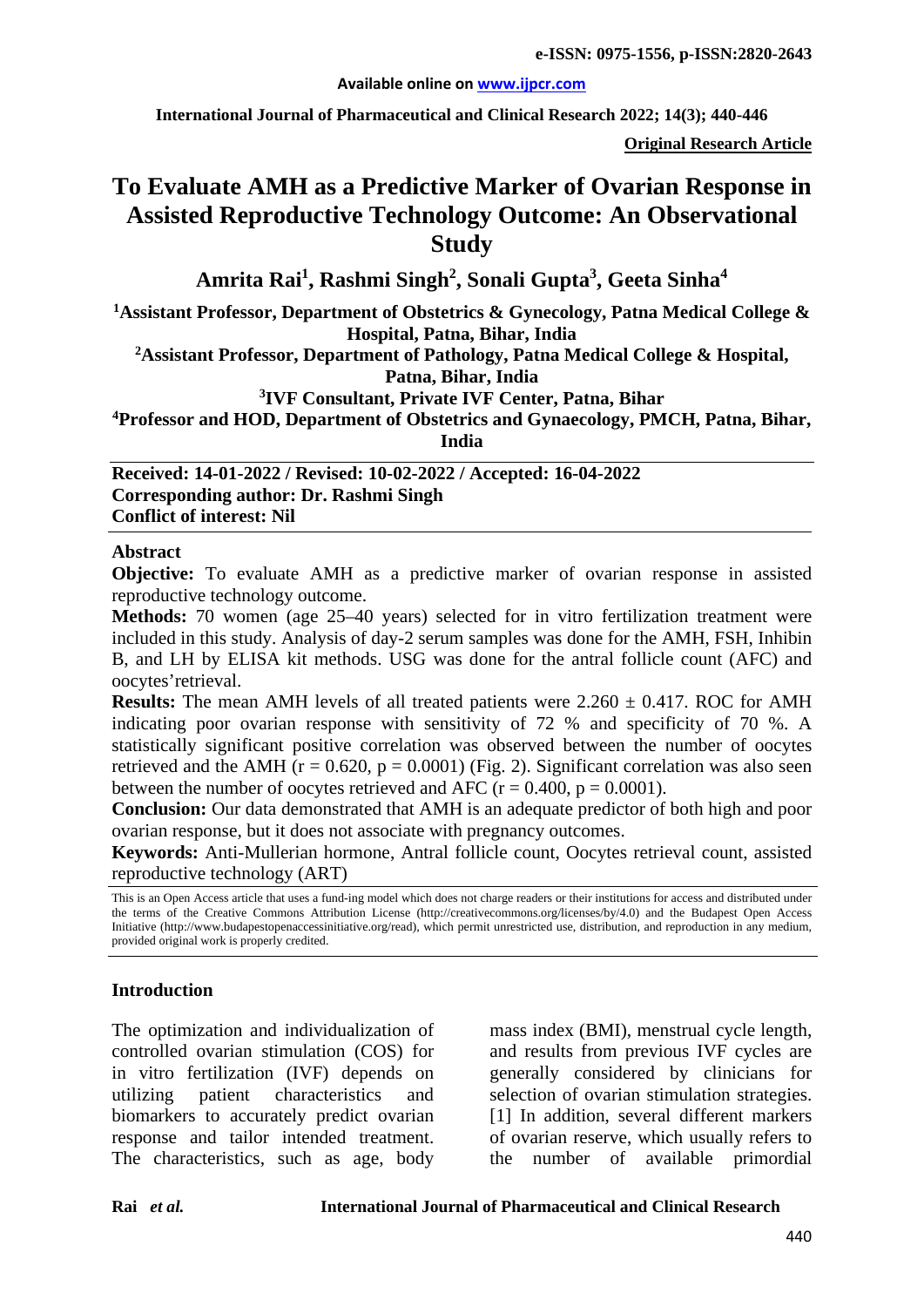follicles as well as the oocyte quality, have been proposed as predictors of ovarian response with varying degrees of success. [2,3] Of these, biochemical measures, such as basal follicle-stimulating hormone (FSH), estradiol (E2) and inhibin concentrations, fluctuate substantially during the menstrual cycle and hence their use has been limited. [4,5] Ovarian imaging, particularly antral follicle count (AFC), is largely affected by sonographers' intra- and inter-observer reproducibility and its sensitivity may differ from the resolution of transvaginal ultrasonography equipment. [2,6]

The ovarian reserve, constituted by the size of the ovarian follicle pool and the quality of oocytes therein, declines with increasing age, resulting in the decrease of women's reproductive function. [7] Diminished ovarian reserve has been recognized as an increasingly important cause of infertility. With age, ovarian reserve declines principally due to apoptotic loss of primordial follicles and not due to ovulation. [8]

The only effective treatment for decreased ovarian reserve is early attempt at pregnancy; and therefore, identification of accurate predictors of ovarian reserve is a must. [9]

So far, assessment of the number of antral follicle count (AFC) by ultrasonography best predicts the quantitative aspect of ovarian reserve. [9] With the decline of the follicle pool, serum levels of Inhibin B and E2 decrease and subsequently serum FSH levels rise. These factors are part of a feedback system as their serum levels are not independent of each other. Furthermore, changes in serum levels of FSH, Inhibin B, and E2 occur relatively late in the reproductive aging process when reduction in ovarian reserve is critical and chances of pregnancy are significantly reduced. [10] Age, day-3 FSH, InhibinB, AFC, ovarian volume, and several dynamic tests have been correlated

with ovarian response in ART. However, their predictive value remains controversial and disappointing. [11]

Anti-Mullerian hormone, a member of the transforming growth factor-β family, is essentially involved in the regression of Mullerian ducts in the male fetus, the initial step of organogenesis of the male genital tract. In females, it is a product of the granulosa cells from pre-antral and small antral follicles. It has direct or indirect roles in various phases of folliculogenesis from the primordial to the FSH-sensitive follicular stages, probably via AMH II receptors, expressed in granulosa theca cells. Therefore, AMH secretion might reflect the activity of preantral and early antral follicles, making it a promising marker in the evaluation of ovarian follicular reserve. [12]

Hence, the objective of this study is to measure the levels of early follicular phase Anti-Mullerian hormone (AMH) in Indian patients of IVF and to evaluate the AMH as a predictive marker of ovarian response in assisted reproductive technology outcome.

# **Methods:**

This study included 70 women (age 25–40 years) attending infertility clinic at the department of Obstetrics and Gynecology, Patna, Bihar for 1 year. These patients were collaborated, during their work up of infertility, with the department of Pathology PMCH, Patna. After diagnosis of infertility these patients were referred to a private IVF center and their response were measured and analyzed.

# **Inclusion criteria:**

- 1. Regular menstrual cycle
- 2. Presence of both ovaries
- 3. Age  $<42$  years.

#### **Exclusion Criteria:**

1. Women with genital tuberculosis, endometriosis, and autoimmune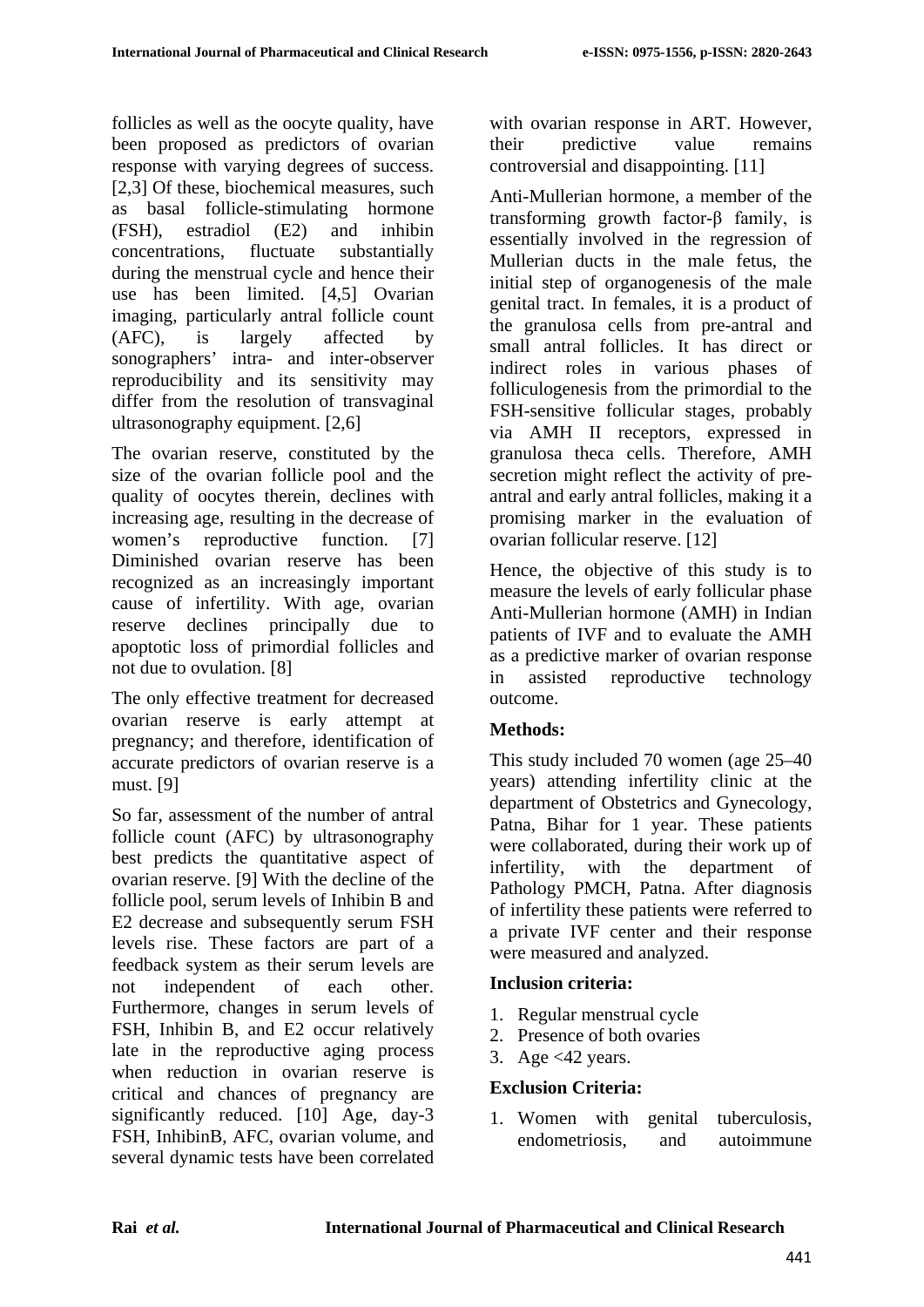disorders were excluded from the study.

2. Endocrine Disorders (Hypothyroidism, Hyperprolactinemia, Cushing' s syndrome)

#### **Hormone Measurement:**

Serum AMH was measured by EIA AMH/MIH kit (A Beckman Coulter Company) following the manufacturer's protocol. Serum Inhibin levels were determined by the sandwich ELISA technique using the INHIBIN B DSL-10- 84100i kit following the manufacture's protocol. Serum FSH levels were determined by the immune enzymometric assay ELISA technique using the EIAGEN.

#### **Long GnRH Agonist Protocol:**

GnRH agonists are started in the midluteal phase of the cycle preceding the planned IVF, leading to both pituitary and ovarian desensitization. Following this, ovarian stimulation with gonadotropins are started and GnRH agonist injection is continued until hCG is administered. This is the most widely used method.

# **Antagonist Protocol:**

GnRH antagonists like Cetrorelix or Ganirelix are given either as a single bolus dose of Cetrorelix 3 mg or in multiple doses of 0.25 mg daily. Next, HCG is given to trigger ovulation. Ovum pick-up is done after 34–36 h and inseminated with washed and processed sperms.

Linear discriminant analysis was done to know the correlation of the AMH with poor ovarian response, and the AMH cutoff level for poor ovarian response was 1.8 ng/ml with the least false positive and false negative results. Seventy patients were included with the aim of having their first IVF attempt. The baseline characteristics of poor and good responder groups are shown in Table 1. The mean AMH levels of all treated patients were  $2.260 \pm 0.417$ .

Figure 1 shows the typical ROC for the AMH indicating poor ovarian response with sensitivity of 72 % and specificity of 70%. The patients who responded poorly were older and had less oocyte retrieved with lower AMH than normal responders. ROC curve analysis for poor response showed that the AMH had the largest area under the curve (AUC;  $0.812$ ;  $p = 0.0001$ ) as compared to the FSH (AUC;  $0.525$  p = 0.04), age (AUC; 0.401;  $p = 0.05$ ).

The negative correlation was seen between the Oocyte retrieval count and FSH, though less significant ( $r = -0.481$ ,  $p =$ 0.01). No correlation was identified between number of retrieved oocytes and Inhibin B. The AFC and AMH also showed a significant correlation  $(r = 0.481)$ ,  $p = 0.020$ . A statistically significant positive correlation was observed between the number of oocytes retrieved and the AMH ( $r = 0.620$ ,  $p = 0.0001$ ) (Fig. 2). Significant correlation was also seen between the number of oocytes retrieved and AFC ( $r = 0.400$ ,  $p = 0.0001$ ).

#### **Results:**

|                              | Good responders<br>(C8 oocytes) | Poor Responders<br>(B4 oocytes) |
|------------------------------|---------------------------------|---------------------------------|
| Number of patients           | 52                              | 18                              |
| Age (in years)               | $31.4 \pm 4.7$                  | $38.1 \pm 6.3$                  |
| Infertility duration (years) | $<$ 10                          | >15                             |
| FSH (IU/l)                   | $4.31 \pm 1.63$                 | $9.20 \pm 1.18$                 |
| $AMH$ (ng/ml)                | $1.278 \pm 1.18$                | $0.329 \pm 0.48$                |
| Inhibin $B$ (pg/ml)          | $71.82 \pm 8.98$                | $53.1 \pm 4.1$                  |

#### **Table 1 Baseline characteristics and IVF cycle outcome**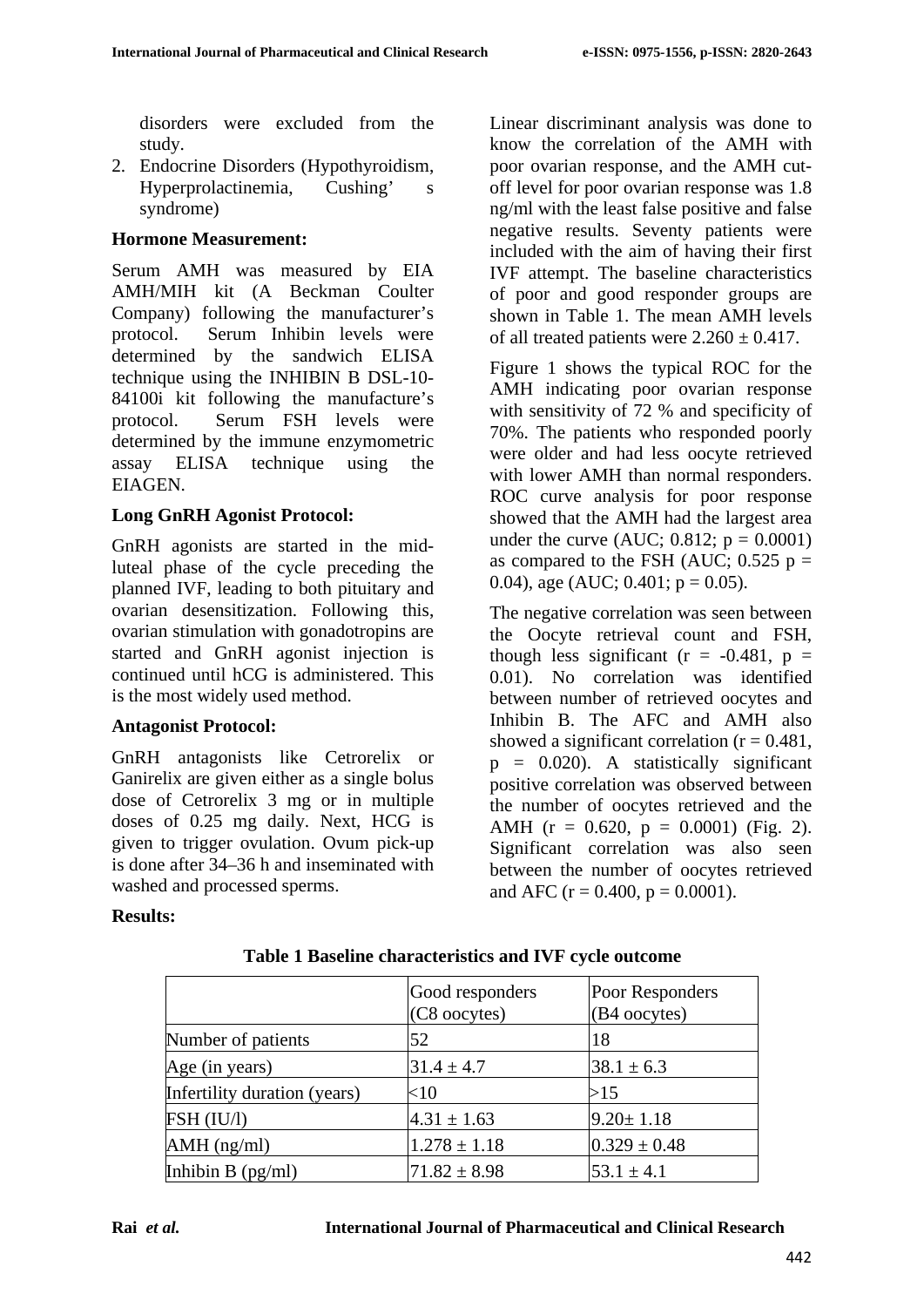| LH (IU/l)         | $5.2 \pm 0.20$ | $4.0 \pm 3.8$   |
|-------------------|----------------|-----------------|
| Oocytes retrieved | $12.3 \pm 7.1$ | $ 2.8 \pm 1.03$ |
| AFC               | $15.8 \pm 6.1$ | $11.3 \pm 5.1$  |

Values are represented as median range. Student's t test is performed to compare good and poor responders. Number of

patients is 52 in the good responder group (five cancellations due to high response)



**Figure 1 Receiver operating characteristic curve for AMH as an indicator of poor ovarian reserve and oocytes' retrieval**



**Figure 2 Correlation of number of oocytes after ovum retrieval with AMH in IVF patients. r is Spearman's correlation coefficient followed by the p value**

#### **Discussion:**

The study evaluates the relationship between serum AMH levels, measured by an ultrasensitive ELISA technique, and the oocytes retrieved after gonadotropins' stimulation in IVF patients and compares the strength of correlations between the various hormonal parameters in predicting the positive outcome of IVF.

Markers of ovarian reserve exhibit comparable predictive value for ovarian response in PPOS ( Progestin- primed ovarian stimulation) protocol, in accordance with previous studies indicating that early-follicular phase AFC and AMH have similar correlations to the number of oocytes retrieved. [13] Direct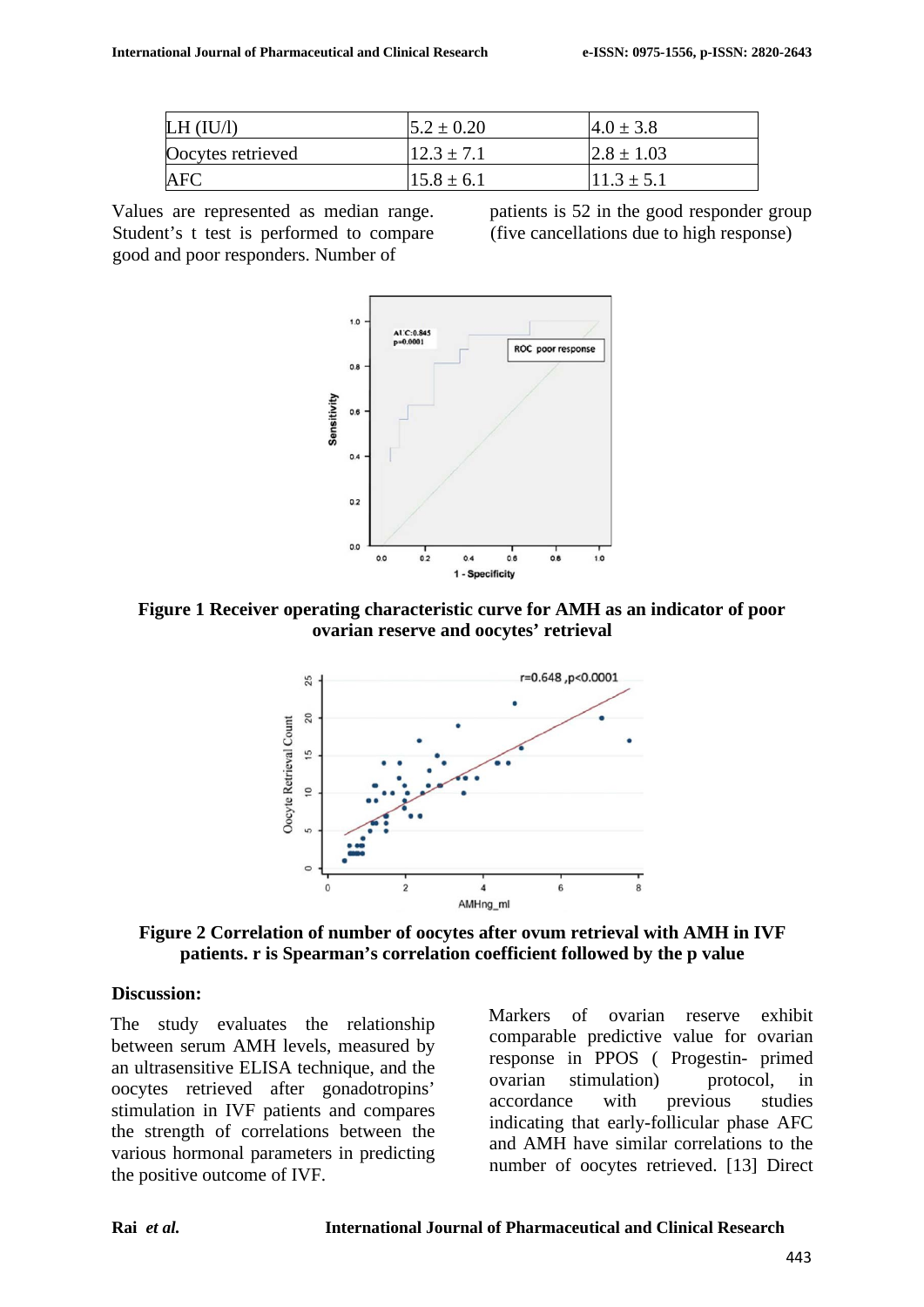comparisons of AFC and AMH in ovarian response prediction have generally shown no significant difference, while a few studies demonstrated that AMH or AFC had stronger predictive value than the other. [13]

Previous cohort studies have shown that AMH-tailored stimulation strategies resulted in a decreased incidence of high and poor response, increased pregnancy and live birth rates, as well as a reduction in costs. [14,15] These findings, however, are challenged by two recent RCTs to some extent. [16,17]

While AMH is a predictor of oocyte yield after COS, the literature shows no evidence of AMH being a valid predictor of the chance of achieving pregnancy after COS. Female age is the most accurate predictor for ongoing pregnancy after

IVF. [18]

A meta-analysis including 5764 women with unknown ovarian reserve undergoing IVF explores the association between AMH and live births. They concluded that the ability to predict live birth based on AMH is poor as they find a sensitivity of 83.7% (95% CI 72.5–90.9%) and a specificity of 32.0% (95% CI 21.6– 44.6%). In a study based on 749 goodprognosis patients using both fresh and cryopreserved oocytes, an association between AMH level and cumulative pregnancy rate and live birth rate is found; however, the authors conclude that the association is due to a higher oocyte yield and not a better oocyte quality. [19]

Women with low AMH levels are at risk of poor ovarian response and therefore higher doses of gonadotropins are typically applied trying to maximize follicular recruitment and oocyte yield. In contrast, in women with high AMH levels, a milder stimulation protocol with lower doses of gonadotropins are often used to reduce the OHSS risk. [20]

Ovarian response to COS can be defined as the number of growing follicles exceeding10 mm or more or by the number of oocytes retrieved and is dependent on the ovarian reserve, the gonadotropin stimulation dose and the stimulation protocol. The stimulation protocol is chosen according to ovarian reserve markers combined with the woman's age, body mass index and ovarian response to previous IVF attempts. [21] As there is variability in ovarian response to a given dose of gonadotropins, clinicians have tried to identify markers that can predict the ovarian response. The best markers to determine ovarian reserve are AFC and AMH, and both have been shown to predict the ovarian response to COS too. [22]

Poor ovarian response to COS is seen in 10–20% of patients in ART treatment, with increasing prevalence among older women and reaching 50% in the group of women aged 43-44 years. [23, 24]

The Anti-Mullerian hormone can also be a promising marker for the detection of OHSS. Our study shows an elevation of the AMH in the hyper-responders as compared to good responders, although due to the small size, it did not meet statistical significance. [25]

# **Conclusion**

Before fertility treatment the ovarian reserve can be determined via AFC and AMH as these tests predict the ovarian response to COS. This helps clinicians to choose the optimal treatment strategy and to provide women with realistic expectations before treatment. AMH is significantly correlated withthe number of eggs collected and is a good negative predictive marker for the success of ART.

#### **References:**

1. La Marca A, Sunkara SK. Individualization of controlled ovarian stimulation in IVF using ovarian reserve markers: from theory to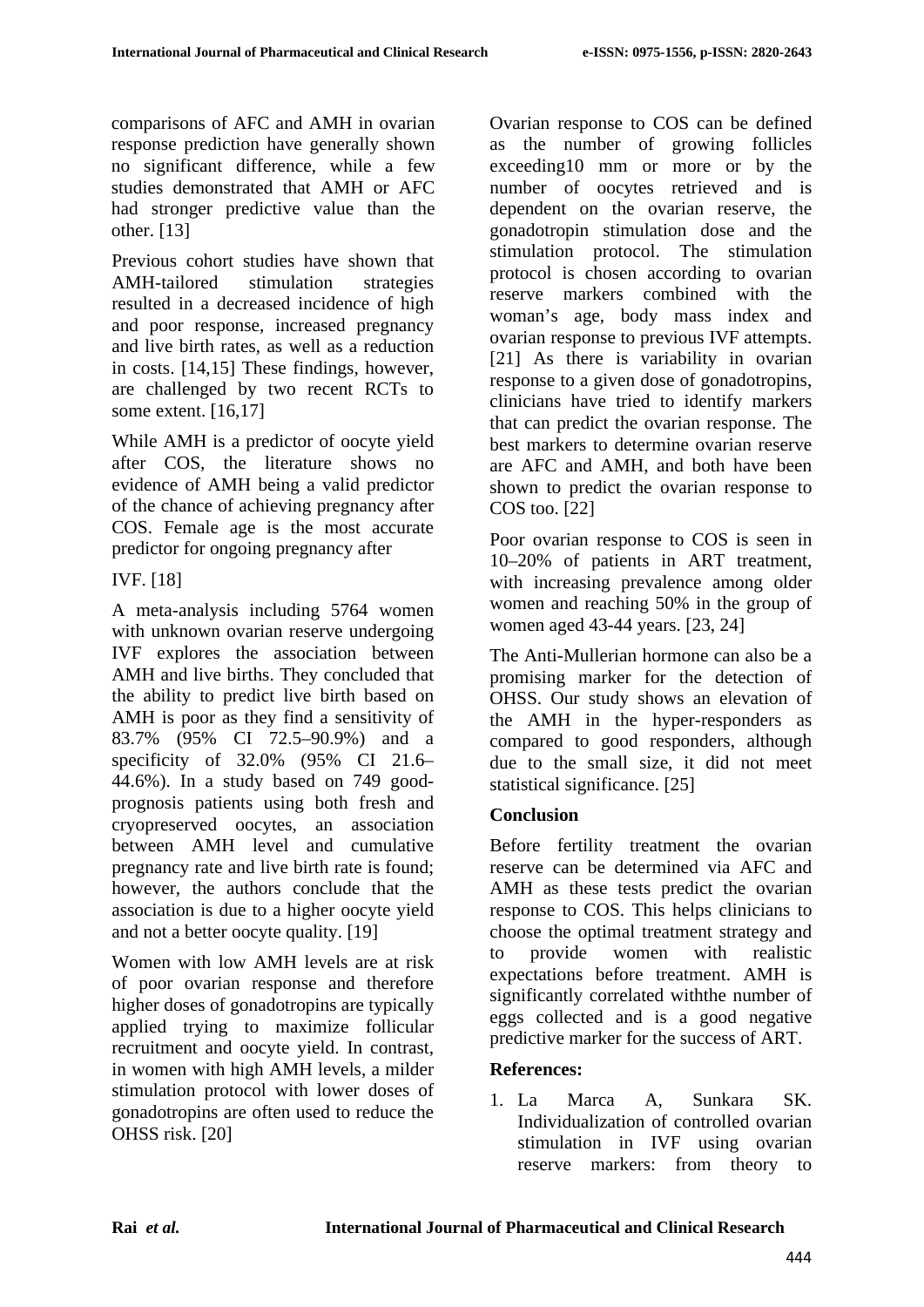practice. Hum Reprod Update. (2014) 20:124-40.

- 2. La Marca A, Argento C, Sighinolfi G, Grisendi V, Carbone M, D'Ippolito G, et al. Possibilities and limits of ovarian reserve testing in ART. Curr Pharm Biotechnol. (2012) 13:398-408.
- 3. Practice Committee of the American Society for Reproductive Medicine. Testing and interpreting measures of ovarian reserve: a committee opinion. Fertil Steril. (2015) 103:e9–e17.
- 4. Tsepelidis S, Devreker F, Demeestere I, Flahaut A, Gervy C, Englert Y. Stable serum levels of anti-Mullerian hormone during the menstrual cycle: a prospective study in normo-ovulatory women. Hum Reprod. 2007; 22:1837.
- 5. Dewailly D, Andersen CY, Balen A, Broekmans F, Dilaver N, Fanchin R, et al. The physiology and clinical utility of anti-Mullerian hormone in women. Hum Reprod Update. (2014) 20:370- 85.
- 6. Fleming R, Seifer DB, Frattarelli JL, Ruman J. Assessing ovarian response: antral follicle count versus anti-Mullerian hormone. Reprod Biomed Online. (2015) 31:486-96.
- 7. Visser JA, de Jong FH, Laven JSE, et al. Anti-Mu¨llerian hormone: a new marker for ovarian function. Reproduction. 2006;131(1):1-9.
- 8. Tremellen KP, Kolo M, Gilmore A, et al. Anti-mullerian hormone as a marker of ovarian reserve. Aust N Z J Obstet Gynaecol. 2005;45(1):20-4.
- 9. Singh Neeta Malik Ekta Banerjee Ayan • Chosdol Kunzang • Sreenivas V. Mittal Suneeta. ''Anti-Mullerian Hormone: Marker for Ovarian Response in Controlled Ovarian Stimulation for IVF Patients'': A First Pilot Study in the Indian Population. The Journal of Obstetrics and Gynecology of India (July–August 2013) 63(4):268-272.
- 10. Burger HG, Dudley EC, Hopper JL, et al. Prospectively measuredlevels of serum follicle-stimulating hormone,

estradiol, and the dimeric inhibins during the menopausal transition in a populationbased cohort of women. J Clin Endocrinol Metab. 1999;84(11): 4025-30.

- 11. Bancsi LF, Broekmans FJ, Eijkemans MJ, et al. Predictors of poor ovarian response in in vitro fertilization: a prospective study comparing basal markers of ovarian reserve. Fertil Steril. 2002;77(2):328-36.
- 12. Baarends WM, Hoogerbrugge JW, Post M, et al. Anti-mu¨llerian hormone and anti-mu¨llerian hormone type II receptor messenger ribonucleic acid expression during postnatal testis development and in the adult testis of the rat. Endocrinology. 1995;136 (12): 5614-22.
- 13. Broer SL, Dolleman M, Opmeer BC, Fauser BC, Mol BW, Broekmans FJ. AMH and AFC as predictors of excessive response in controlled ovarian hyperstimulation: a metaanalysis. Hum Reprod Update. (2011) 17:46-54.
- 14. Nelson SM, Yates RW, Lyall H, Jamieson M, Traynor I, Gaudoin M,et al. Anti-Mullerian hormone-based approach to controlled ovarian stimulation for assisted conception. Hum Reprod. (2009) 24:867-75.
- 15. Yates AP, Rustamov O, Roberts SA, Lim HY, Pemberton PW, Smith A, et al. Anti-Mullerian hormone-tailored stimulation protocols improve outcomes whilst reducing adverse effects and costs of IVF. HumReprod. (2011) 26:2353-62.
- 16. Allegra A, Marino A, Volpes A, Coffaro F, Scaglione P, Gullo S, et al. Arandomized controlled trial investigating the use of a predictive nomogramfor the selection of the FSH starting dose in IVF/ICSI cycles. Reprod Biomed
- 17. Nyboe Andersen A, Nelson SM, Fauser BC, Garcia-Velasco JA, Klein BM, Arce JC. Individualized versus conventional ovarian stimulation for in